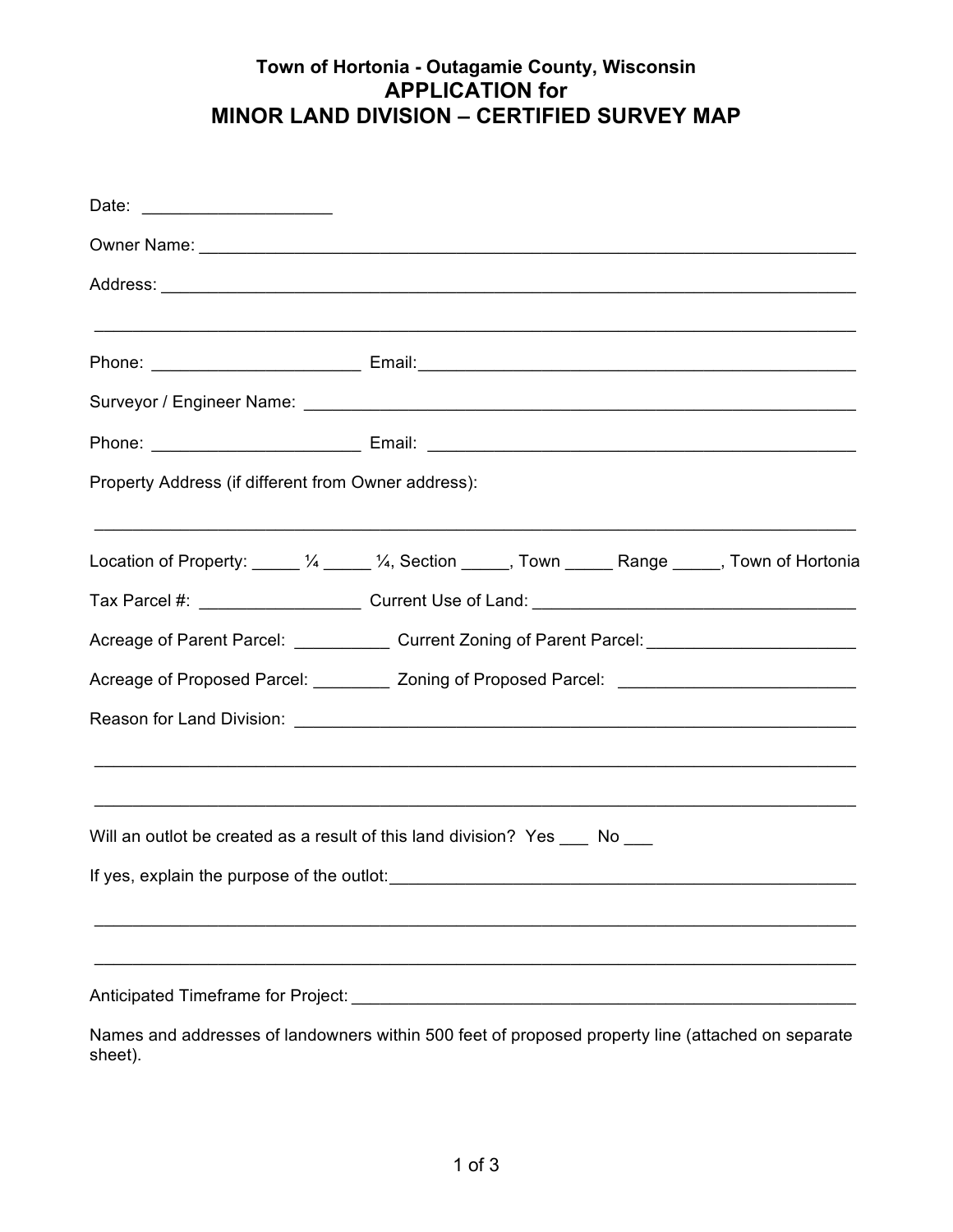## **Town of Hortonia - Outagamie County, Wisconsin APPLICATION for MINOR LAND DIVISION – CERTIFIED SURVEY MAP**

| Additional Comments: Additional Comments: |  |  |  |
|-------------------------------------------|--|--|--|
|                                           |  |  |  |
|                                           |  |  |  |
|                                           |  |  |  |

Application Checklist:

The Applicant shall submit fifteen (15) copies of the concept plan application packet. The Town of Hortonia will not accept any application for a Minor Land Division until the following information and materials are submitted in their entirety:

Certified Survey Map, including all of the following (please check):

| $\blacksquare$ | The CSM shall be tied directly to one of the section or quarter comers        |  |
|----------------|-------------------------------------------------------------------------------|--|
|                | so relocated, monumented and coordinated                                      |  |
| ٠              | A north arrow, date, graphic scale, and reference to a section corner         |  |
| $\blacksquare$ | Name and Address of the owner, subdivider, and surveyor                       |  |
| ٠              | Square Footage and Acreage of each parcel                                     |  |
| ٠              | Present Zoning for the parcels                                                |  |
| ٠              | All existing structures, watercourses, drainage ditches and other features    |  |
|                | pertinent to proper division.                                                 |  |
| ٠              | Floodplain boundaries and wetland delineations (as applicable)                |  |
| ٠              | Setbacks from property lines, per the Town of Hortonia Zoning Ordinance       |  |
| ٠              | All proposed structures                                                       |  |
| ٠              | All proposed roads, driveways, and access points                              |  |
| ٠              | Location of water wells, sewerage systems, and similar features               |  |
| ٠              | The location of existing roads, highways, developments, trails, and driveways |  |
|                | and distances to the nearest adjoining highways, roads, or driveways on all   |  |
|                | sides of the proposed site                                                    |  |
| ٠              | The location of general land cover types                                      |  |
| ٠              | The location of any slopes of 12% or greater                                  |  |
| ٠              | The uses of the land immediately adjacent to the property including existing  |  |
|                | roads; location of any known easements and restrictions of record; public     |  |
|                | access to navigable water; dedicated areas and utilities on or adjacent to    |  |
|                | the land                                                                      |  |
| $\blacksquare$ | The surveyor shall certify on the face of the CSM that the CSM has fully      |  |
|                | complied with all the provisions of Title 14 of the Town code                 |  |
| ٠              | An owner's and Treasurer's certificate and approval signature of the Town     |  |
|                | of Hortonia Chairperson and Clerk after approval by the Town Board in         |  |
|                | accordance with Chapter 236.21(3) Wisconsin Statutes, shall be the only       |  |
|                | approvals required for recording unless additional approvals are necessary    |  |
|                | for dedication purposes.                                                      |  |
|                |                                                                               |  |

Note: The Town may require that up to 40 percent of each parcel created by Certified Survey Map be maintained as undeveloped open space.